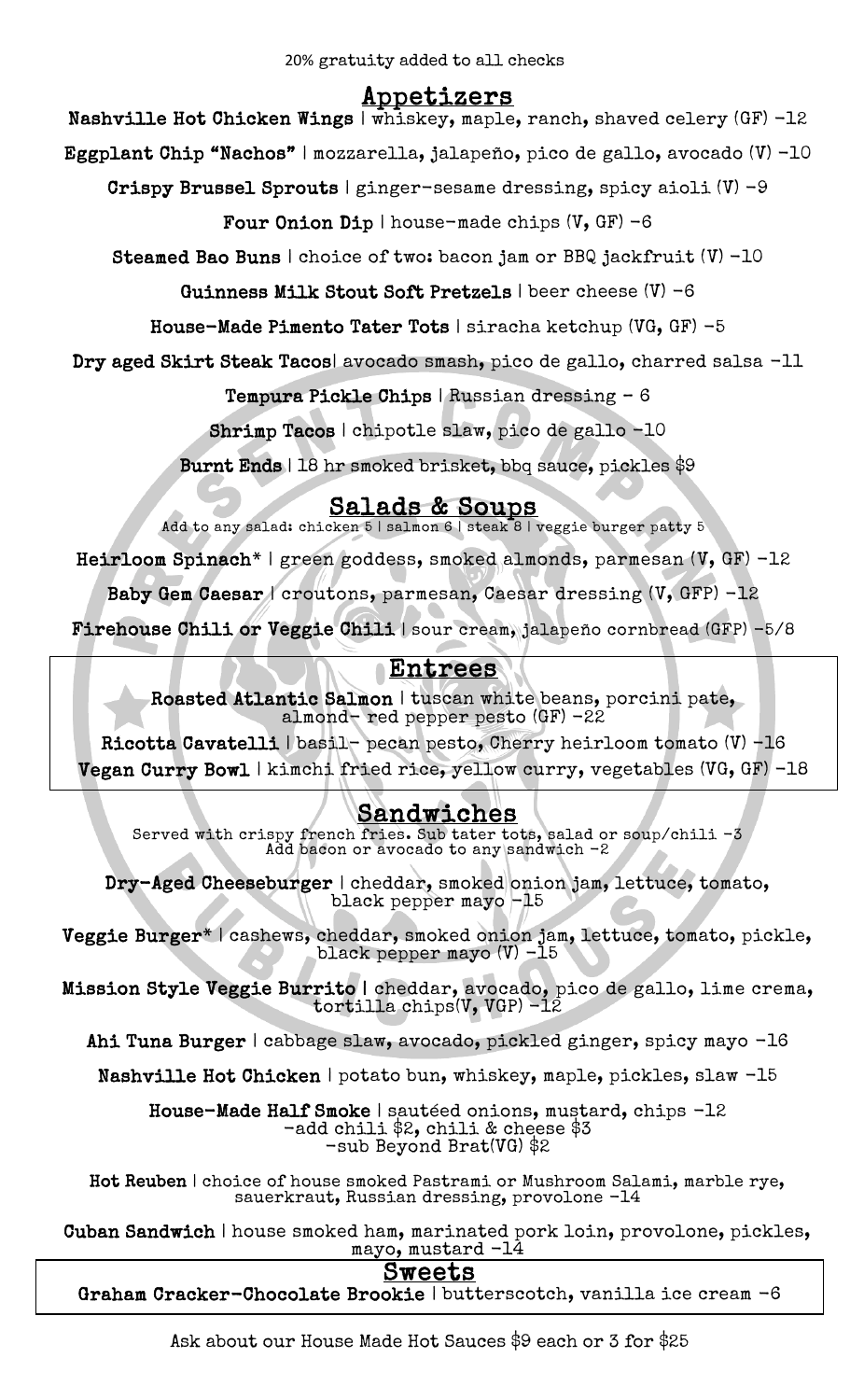| 20% gratuity added to all checks<br><u>Present Company Public House Draft Beer List</u>                 |                    |            |       |
|---------------------------------------------------------------------------------------------------------|--------------------|------------|-------|
| <b>Brewery</b> Name                                                                                     | Origin             | <b>ABV</b> | Price |
| DC Brau Pils                                                                                            | Washington, DC     | 4.5%       |       |
| German Pilsner- Clean, crisp, and light. Classic everyday brew made with German Heirloom Pilsner        |                    |            |       |
| Malt and Halertau Tradition hops.                                                                       |                    |            |       |
|                                                                                                         |                    |            |       |
| Union Mountain Girl                                                                                     | Baltimore, MD      | 5.0%       | \$7.5 |
| Hefeweizen -Aromatic and flavorful hefeweizen with notes of banana and spice.                           |                    |            |       |
| Down East Original Blend                                                                                | Boston, MA         | 5.1%       | \$7   |
| Hard Cider-Unfiltered craft cider that uses culinary apples like Red Delicious,                         |                    |            |       |
| Yellow Delicious, and McIntosh. Crisp and juicy. (GF)                                                   |                    |            |       |
|                                                                                                         |                    |            |       |
| <b>Cigar City Margarita Gose</b>                                                                        | Tampa, FL          | 4.2%       | \$7.5 |
| German Style Sour Ale-A great warm weather sour ale brewed with salt, orange peel, and essence of lime. |                    |            |       |
| Beale's Peach Tea Blonde Ale                                                                            | Bedford, $VA$ 4.6% |            | \$7.5 |
| Blonde Ale -Smooth, malty, slightly sweet blonde ale brewed with loose-leaf black tea with subtle       |                    |            |       |
| notes of floral and peach.                                                                              |                    |            |       |
|                                                                                                         |                    |            |       |
| Bell's Oberon                                                                                           | Kalamazoo, MI      | 5.8%       | \$8   |
| Wheat Ale- Get it while you can! Bell's seasonal wheat ale has a spicy hop character with mildly fruity |                    |            |       |
| aromas and wheat malt to create a smooth easy drinking beer for the warmer weather.                     |                    |            |       |
| Breckenridge Vanilla Porter                                                                             | Littleton, CO      | 5.4%       | \$7.5 |
| Vanilla Porter- Brewed with Madagascar vanilla beans, caramel, and Munich malt creates a well           |                    |            |       |
| balanced and flavorful dark beer.                                                                       |                    |            |       |
|                                                                                                         |                    |            |       |
| Von Trapp Kolsch Style Lager                                                                            | Stowe, VT          | 5.0%       | \$7   |
| Lager-Traditional Kolsch style lager. Crisp and refreshing, brewed with natural Vermont spring          |                    |            |       |
| water, which makes a great warm weather beer.                                                           |                    |            |       |
| Oskar Blues Dale's Pale Ale                                                                             | Longmont, CO       | 6.5%       | \$7.5 |
| American Pale Ale - Light in color, delivering a hoppy nose. Pale malts and citrusy floral hops         |                    |            |       |
| provides a balanced and assertive pale ale.                                                             |                    |            |       |
|                                                                                                         |                    |            |       |
| <b>Sloop Brewing Juice Bomb</b>                                                                         | E. Fishkill, NY    | 6.5%       | \$7.5 |
| Hazy IPA - Outstanding new unfiltered brew, bursting with citrus flavor that's balanced                 |                    |            |       |
| with a touch of bitterness on the finish.                                                               |                    |            |       |
| RAR-Nanticoke Nectar                                                                                    | Cambridge, MD      | $7.4\%$    | \$8   |
| IPA- A west coast style IPA heavily hopped with Cascade and Citra. Tropical and citrusy notes with      |                    |            |       |
| hints of pine.                                                                                          |                    |            |       |
|                                                                                                         |                    |            |       |
| Left Hand Milk Stout                                                                                    | Longmont, CO       | 6.0%       | \$7.5 |
| Stout-Nitro stout with notes of roasted chocolate malt and coffee creates to create a rich and robust   |                    |            |       |
| beer balanced with light caramelized sugar.                                                             |                    |            |       |
|                                                                                                         |                    |            |       |

Draft COMBO: Von Trapp Draft & a Shot of Dickel Rye- \$11

Light & Crisp Hofbrauhaus OG 5.1 % \$7 Rothaus Pils 5.1% \$8

**Wheat** DC Brau El Hefe Speaks 5.2% \$7 3 Floyds Gumballhead 5.6% \$7 Craft Bottles & Cans Malty/Lager New Belgium Fat Tire 5.2% \$7 Long Trail Ale 5.0% \$7

Sour Union Old Pro Gose 4.2% \$7 Two Roads Passionfruit 16oz \$10

Í.

Pale Ales Cigar City Guayaberra 5.5% \$7 Right Proper RBW 5% \$7

IPAs Aslin Power Moves16 oz 5.5% \$8 Bell's Two Hearted 16oz 7% \$8 Stone Delicious 7.7% \$7.5

j

#### Dark and/or Roasty

Deschutes BB Porter 5.2% \$7 Oskar Blues Ten Fidy 10.5% \$9 **Maui** Coconut Porter 6% \$7

#### Hard Cider

Anxo Cidre Blanc 6.9% \$8 Aval Artisinal cidre 6% \$8 Graft Lost Tropic 6.9% \$8

Belgian New Belgium Tripel 8.5% \$7 3 Stars Peppercorn Saison 6.5 \$7 Unibroue La Fin du Monde 9% \$9

Spiked Seltzer Truly Lime 5% \$7 Wild Basin Blk Raspberry 5% \$7 Peak Organic GF Blkbry Lime 5%

Double IPAs Oliver BMORE Hazy 8% \$9 Six Point Resin 9.1% \$9

#### Fruity

LH FlamingoDreams 4.7% \$8 **Seadog** Blueberry Wheat 4.6% \$7 Schofferhoffer 12oz 2.5% \$7

#### Suds

High Life-5 Miller Lite-5 Peroni-5 Natty Boh-5 Bitburger (NA)–5 Guinness Tall-8 Blue Moon-7 Narragansett Lager Tall–5 Dogfish Head Lo-Cal IPA -7 Omission Pale Ale (GF)-5